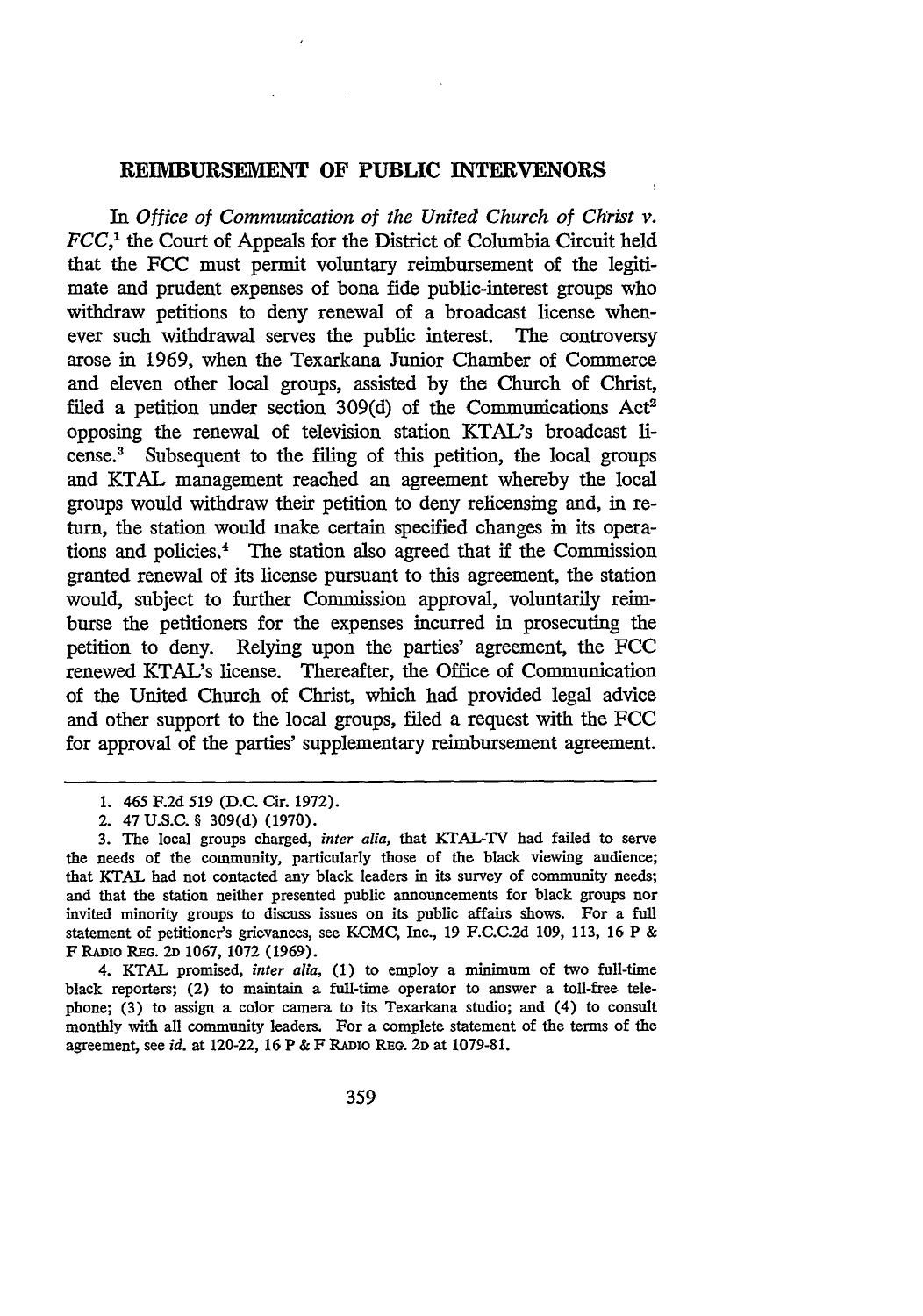The Commission, however, refused to approve this aspect of the compromise and decided that "in no petition to deny situation, *whatever* the nature of the petitioner, will we permit payment of expenses . **. . ."I** On appeal by the Office of Communication, the Court of Appeals for the District of Columbia Circuit rejected the Commission's absolute bar and remanded for reconsideration of whether the expenses were "legitimate and prudent."<sup>6</sup>

The Communications Act of 19347 created the Federal Communications Commission to regulate the use of the airwaves for the public benefit. The Act established, *inter alia,* a system for the licensing of radio and television stations. The FCC, in accordance with its statutory mandate, may grant an initial or renewal license only if "the public interest, convenience, and necessity will be served by the granting of such application . **. . ."8** These licenses are granted for a maximum of three years<sup>9</sup> and may be renewed by application to and upon approval by the Commission.<sup>10</sup> Pursuant to section 309(d) of the Act, however, "any party in interest may file with the Commission a petition to deny any application  $\ldots$   $\ldots$ <sup>11</sup> Thereafter, if the Commission determines that a "substantial and material question of fact is presented" or that it is presently unable to make the finding that granting the application would serve the public interest, a hearing on the matter is scheduled.<sup>12</sup> Section 311(c), the only provision of the Act which explicitly deals with reimbursement, covers the specialized case of multiple applications for a single new broadcast facility construction permit. This section, enacted as an amendment to the Communications Act, establishes a minimal procedure that the Commission must follow before it can approve the withdrawal and reimbursement of any applicant.<sup>13</sup> While the Act does not expressly deal with other specific situations in which reimbursement agreements may arise—including the withdrawal and voluntary reimbursement of petitioners to deny---the

- **11. Id. §** 309(d)(1).
- 12. **Id. §** 309(e).

**13.** *Id. §* 311 (originally enacted as Act of Sept. 13, 1960, *§ 5,* 74 Stat. 889, **893).**

*<sup>5.</sup>* KCMC, Inc., 25 **F.C.C.2d** 603, 605, 20 P & F RADIO RE. **2D 267, 269** (1970).

*<sup>6.</sup>* 465 **F.2d** at 528. See note 41 *infra.*

<sup>7. 47</sup> U.S.C. **§§ 151-609 (1970)** (originally enacted as Act of June **19,** 1934, ch. 652, 48 Stat. 1064).

<sup>8.</sup> *Id. §* 309(a).

*<sup>9.</sup> Id. §* **307(d).**

**<sup>10.</sup>** *Id.*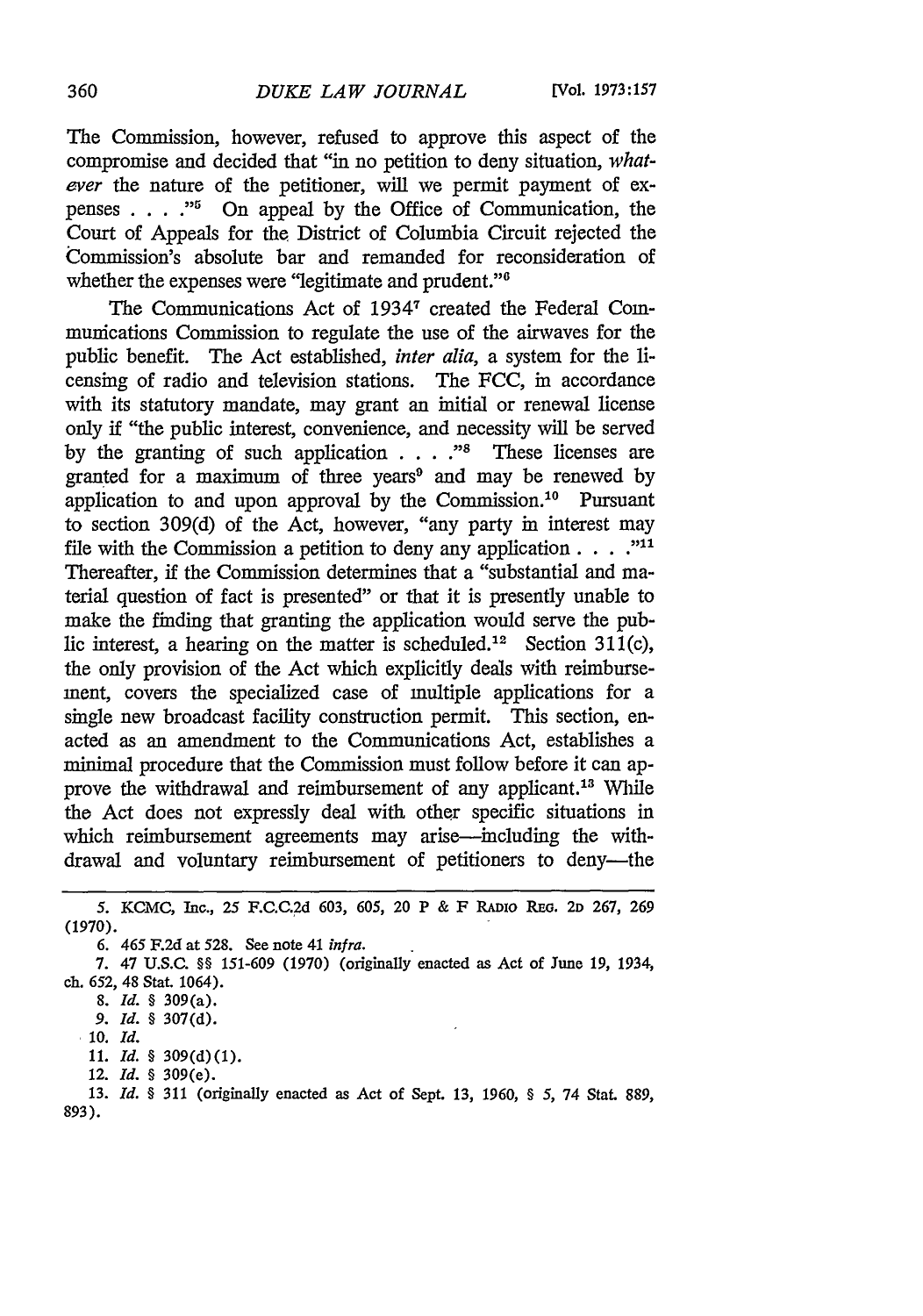**FCC** is vested with sufficiently broad discretionary powers which encompass such problems.<sup>14</sup> Exercising its discretionary powers to deal with withdrawal and reimbursement agreements,<sup>15</sup> the Commission had continued to consider reimbursement agreements not explicitly included within the statutory language subsequent to the enactment of section  $311(c)$ .<sup>16</sup> The Commission concluded that section 311(c) sought only to eliminate specific abuses that had arisen in the context of multiple original license applicants and thus did not mandate an absolute bar against other reimbursement situations.<sup>17</sup> In these non-section 311(c) cases, the Commission had held that the "spirit" of section 311(c) applied and had occasionally approved withdrawal and reimbursement agreements which terminated litigation if it found the public interest was thus served.<sup>18</sup>

Withdrawal and reimbursement agreements ordinarily fall into two categories.<sup>19</sup> The first and most common category—multiple applicants for a new construction permit-is resolved by the specific

**15.** The Commission has consistently utilized the public interest standard to determine whether a reimbursement agreement should be approved. As an illustration of this public interest standard, mandated by § 309(a) of the Communications Act, the Commission recently indicated that "in deciding whether to approve a withdrawal [-reimbursement] agreement between competing applicants, benefits and detriments to the public interest must be weighed." WFMY Television Corp., 33 F.C.C.2d 857, 23 P & F RADIo REG. 2D 1032, 1033 (1972). *Accord,* Seven League Prod., Inc., 7 F.C.C.2d 513, *514, 9* P & F RADIo REG. **2D** 773, 775 (1967); National Broadcasting Co., 25 P & F RADIO REG. 67, 72 (1963).

16. *See, e.g.,* Woma Typa Broadcasting Co., **1** P & F RADIO REG. 2D 323 (1963); Capital Broadcasting Corp., 3 F.C.C.2d 285, 7 P & F RADIO REo. **2D** 226 (Rev. Bd. 1966).

17. "The inapplicability of section 311(c) does not mean ... [that] the Commission has no authority to pass upon the joint petition in this case." National Broadcasting Co., 25 P & F RADIo REG. 67, 71 (1963). See note 26 *infra.*

18. National Broadcasting Co., 25 P & F **RADIo REG.** 67, 71 (1963); *see* Office of Communication of the United Church of Christ v. FCC, 465 F.2d 519, 525-27 (D.C. Cir. 1972). See notes 28-30 *infra* and accompanying text.

19. A third type of case-reimbursement of public advisory gfoups to broadcast stations-has recently come before the FCC. The Commission refused to allow the station to reimburse the advisory group for sums expended in fulfilling its duties. However, the Commission also decided that the problem was "troublesome" and ordered a Notice of Inquiry to investigate this situation. Strauss Broadcasting Co., 31 F.C.C.2d 550, 22 P & F RADIo REm. **2D** 806 (1971). This investigation will consider the feasibility of a rule to deal with reimbursement situations, involving petitioners to deny and local advisory groups. 37 Fed. Reg. 11592 (1972).

<sup>14.</sup> The Commission may "perform any and all acts, make such rules and regulations... not inconsistent with this chapter as may be necessary in the execution of its function." *Id. §* 154(i). The Commission also is empowered to prescribe "such  $\ldots$  restrictions and conditions  $\ldots$  as may be necessary  $\ldots$ " *Id. §* 303(r).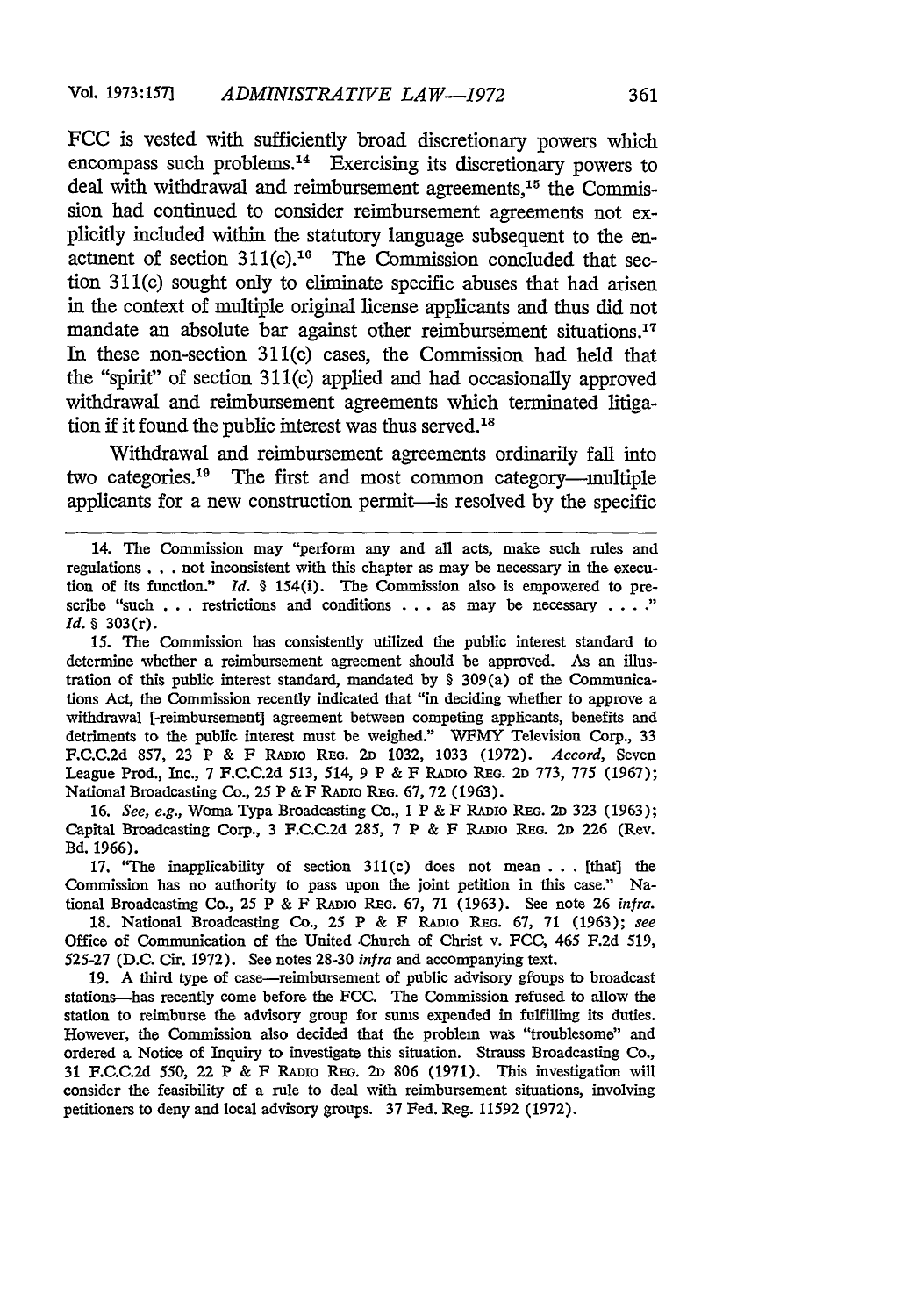## *DUKE LAW JOURNAL*

language of section 311(c). The FCC has often approved withdrawal and reimbursement agreements of this category, $20$  determining that the obvious public benefits (such as the early institution or restoration of broadcast service in an area without the delay of a long and expensive comparative hearing) outweighs the public detriment of losing the choice between two competing applicants. 21 The Commission has refused, however, to approve such settlements if: unresolved questions concerning (1) the character qualifications of either applicant,  $22$  (2) misrepresentations or other abuses of the Commission's processes,  $23$  (3) financial or legal qualifications,  $24$ or  $(4)$  the good faith filing of an application<sup>25</sup> remain outstanding. The second category of withdrawal and reimbursement agreement concerns an applicant for a construction permit and a license renewal applicant. Although the Communications Act does not deal explicitly with reimbursement agreements of this category, the FCC has found authority to approve or disapprove such agreements under its public-interest standard.<sup>26</sup> But the Commission has also

20. In all reimbursement agreement cases, the withdrawal of an application pursuant to the reimbursement agreement can be "consistent with the public interest, convenience, or necessity only if the amount or value of such payment, as determined by the Commission, . **..** [has] been legitimately and prudently expended. \* **.** ." Grand Broadcasting Co., *5* P **&** F RADIo REG. 2D 527, 529 (1965). *See* National Broadcasting Co., 24 F.C.C.2d 218, 219-20, 19 P & F RADIO REG. **2D** 634, 635-36 (1970); National Broadcasting Co., **25** P & F RADIO REG. 67, 72 (1963).

21. *See, e.g.,* Alkima Broadcasting Co., 35 **F.C.C.** 635, **1** P **& F RADIO REG. 2D** 612 (1963); Broadcasting Service, Inc., 22 F.C.C.2d **1,** 18 P & F RADIO RE. **2D** 673 (Rev. Bd. 1970); American Colonial Broadcasting Corp., 8 P & F **RADIO** REG. *2D* 657 (Rev. Bd. 1966); Tri-Cities Broadcasting Co., 6 P **&** F RADIO REG. **2D I** (Rev. Bd. 1965); Rockland Broadcasting Co., 3 P & F RADIO REG. 2D 553 (Rev. **Bd.** 1964).

22. *See, e.g.,* People's Broadcasting Co., 8 F.C.C.2d 749, 10 P & F RADIO REG. **2D** 592 (1967); Publix Television Corp., 33 F.C.C. 98, **23** P & F RADIO **REo.** 856 (1962); 1400 Corp., 11 F.C.C.2d 575, 12 P & F RADIO REG. **2D 302** (Rev. Bd. 1968).

23. *See, e.g.,* John A. Egle, 1 P & F RADIO **REG. 2D** 344 (1963); Clay County Broadcasting Co., 7 P & **F RADIO REG. 2D 560** (Rev. Bd. 1966); Tri-Cities Broadcasting Co., 6 P & F RADIO REG. **2D** 1 (Rev. Bd. 1965).

24. *See, e.g.,* Clay County Broadcasting Co., 7 P **&** F **RADIO REG. 2D** 560 (Rev. Bd. 1966); Tri-Cities Broadcasting Co., 6 P & F RADIO REG. **2D 1** (Rev. Bd. **1965).**

**25.** *See, e.g.,* Charles County Broadcasting Co., 3 P & F **RADIO** REG. **2D** *915* (Rev. Bd. 1964).

**26.** In the landmark decision dealing with the question of the Commission's power to approve or disapprove non-section 311(c) reimbursement agreements, the Commission said:

In our view, § 311(c) did not bestow upon the Commission new authority to act in this field; it simply made clear that the Commission must pass on withdrawal agreements involving applications for construction permits, that it shall approve the agreements only if it determines it to be consistent with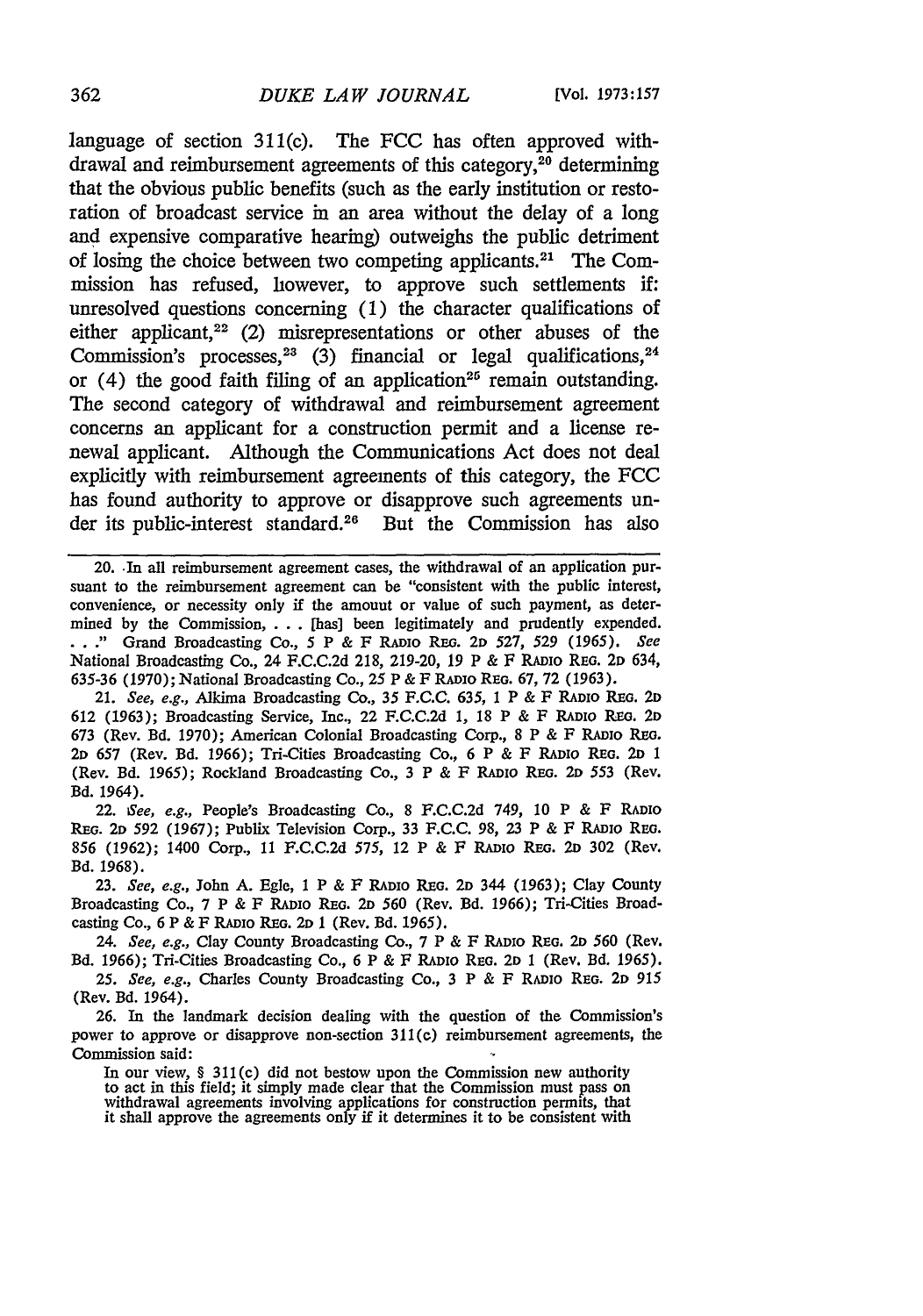stressed, however, that "barring extraordinary circumstances, the challenger to a renewal [an applicant for a construction permit] cannot be reimbursed in any amount for his expenditures in preparing and prosecuting his application **...** "<sup>27</sup> Since the benefit of immediate inauguration of a new broadcast service found in the first factual pattern is absent here, and since the present broadcast service continues while the choice between competing applicants is made, the Commission has ordinarily held that the deteriment of losing a choice between competing applicants outweighs the benefits to the public.<sup>28</sup> Nevertheless, even in this factual matrix, the Commission has occasionally found those "extraordinary circumstances" and has approved withdrawal and reimbursement agreements. For example, in *Seven League Production, Inc.,29* the Commission approved a withdrawal and reimbursement agreement even though the public would be deprived of a choice between competing applicants.<sup>30</sup> The

the public interest and that the Commission may determine an agreement<br>to be consistent with the public interest only if it does not entail payment<br>in excess of "legitimate and prudent expenses." National Broadcasting Co.

The Commission had stated earlier that:

[the inapplicability, in terms, of 311(c) does not mean .. .the Commission has no authority to pass upon the [reimbursement] agreement in this case. The Commission has, we think, full authority to do so under the public interest standard. *Id.* at 71.

Prior to the enactment of section 311(c) the Commission had also approved reimbursement agreements. Premier Television, Inc., 17 F.C.C. 783 (1953). The majority of non-section 311(c) reimbursement cases involve withdrawing applicants in challenger-renewal situations. *See, e.g.,* Woma Typa Broadcasting Co., 1 P & F RADIO REG. 2D 323 (1963); Capital Broadcasting Corp., 3 F.C.C.2d 285, 7 P & F RADIO REG. 2D 226 (Rev. Bd. 1966).

There are a few situations in which the Commission has ruled on other types of reimbursement agreements. *See, e.g.,* Strauss Broadcasting, Inc., 31 F.C.C.2d 550, 22 P & F RADIo REG. **2D** 806 (1971) (the Commission ruled on a reimbursement agreement between a station and a public advisory group); Telegraph-Herald, Inc., 21 F.C.C.2d 974, 18 P & F RADIo REG. **2D** 708 (Rev. Bd. 1970) (a reimbursement agreement which would expedite the inauguration of a new "DPLMR" service approved).

27. Policy Statement Concerning Comparative Hearing Involving Regular Renewal Applicants, 22 F.C.C.2d 424, 429 n.7, 18 P & F RADIO REG. 2D 1901, 1908 n.7 (1970), *invalidated on other grounds,* Citizens Communications Center v. FCC, 447 F.2d 1201 (D.C. Cir. 1971).

28. *See, e.g., WFMY* Television Corp., 33 F.C.C.2d 857, 23 P & F RADIO REG. 20 1032 (1972); Cragin Broadcasting, 9 F.C.C.2d 687, 10 P & F RADIO REG. 2D 1112 (1967); Woma Typa Broadcasting Co., 1 P & F RADIO **REG. 2D** 323 (1963); National Broadcasting Co., 25 P & F RADIo REG. 67 (1963); WMGS, Inc., 10 F.C.C. 2d 169, 11 P & F RADIO **REG. 2D** 351 (Rev. *Bd.* 1967).

29. 7 F.C.C.2d 513, 9 P & F RADIO REG. 2D 773 (1967).

30. *Id. Accord,* Blue Island Community Broadcasting Co., 1 F.C.C.2d 629, 6 P & F RADIO REG. 2D 136 (1965).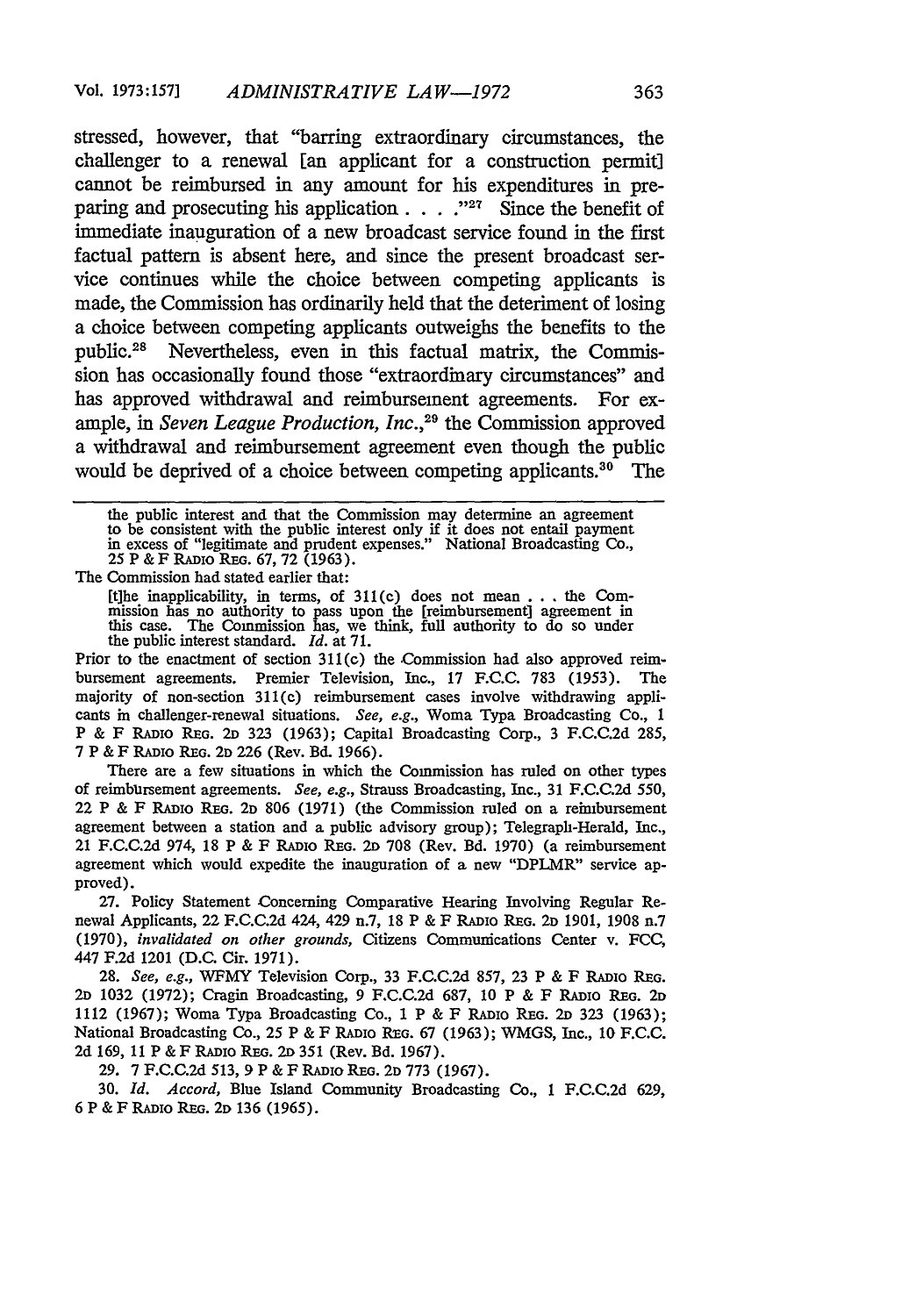countervailing public benefits were the elimination of all questions concerning the financial viability of the station and the fact that the new licensee would be comprised of distinguished local citizens.<sup>81</sup>

Although it properly applied a reduced standard of judicial review,<sup>32</sup> the Court of Appeals for the District of Columbia Circuit nevertheless found it necessary to overrule the Commission's absolute bar against voluntary reimbursement of withdrawing petitioners to deny. $33$  The court concluded that the following policy is embodied in the Communications Act: "reimbursement which facilitates withdrawal of competing or conflicting petitions is definitely in the public interest when termination of the litigation serves an overriding public interest goal." $34$  The court also reflected upon the Commission's willingness to consider reimbursement in non-petitioner to deny situations subsequent to the passage of section 311  $(c)$ <sup>35</sup> and found it "inexplicable that the Commission should reject the 'spirit' of § 311(c) and its own line of cases in order to raise an absolute bar against reimbursement in all petitions to deny situations. '36 The court noted that the majority of the Commission in erecting an absolute bar to voluntary reimbursement of withdrawing petitioners to deny, mentioned only two potential abuses: first, the terms of a settlement on the merits might be influenced by the

The Commission has also approved reimbursement when the withdrawing party filed his application in reliance upon a confusing **FCC** decision subsequently clarified to the detriment of the challenger. National Broadcasting Co., 24 F.C.C.2d 218, 219, 19 P & F **RADio** REG. **2D** 634, 635 (1970). *Accord,* Post-Newsweek Stations, Inc., 26 F.C.C.2d 982, 20 P & F RADIo REo. **2D** 730 (Rev. Bd. 1970).

However, the FCC has recently indicated that it will take a more restrictive attitude toward the granting of reimbursement, and disallowed a request on this ground. WFMY Television Corp., 33 F.C.C.2d 857, 23 P & F **RADIo** REo. **2D** 1032 (1972). On this question the Commission stated:

We did waive the policy [of denying reimbursement in a case involving a construction permit applicant and license renewal applicant] in the unu-<br>sual circumstances of the 1970 National Broadcasting Co., and Post-Newsweek cases. We do not now hold that this area is settled in all respects.<br>... It may be a considerable period of time before all significant aspects of policy in the field are settled. *Id.* at 860, 23 P & F RADIO REG. 2D at 1035.

32. "The Commission's construction of its own statutory mandate 'should be followed unless there are compelling indications that it is wrong."' Office of Communication of the United Church of Christ v. FCC, 465 F.2d 519, 524 (D.C. Cir. 1972).

33. *Id.* at 520.

34. *Id.* at 524-25.

*35. Id.* at 525-26. See notes 15-16 *supra* and accompanying text.

36. *Id.* at 527.

<sup>31.</sup> *Id.* 7 FC.C.2d 513, 514, 9 P & F **RADIoREG. 2D** 773, 775 (1967).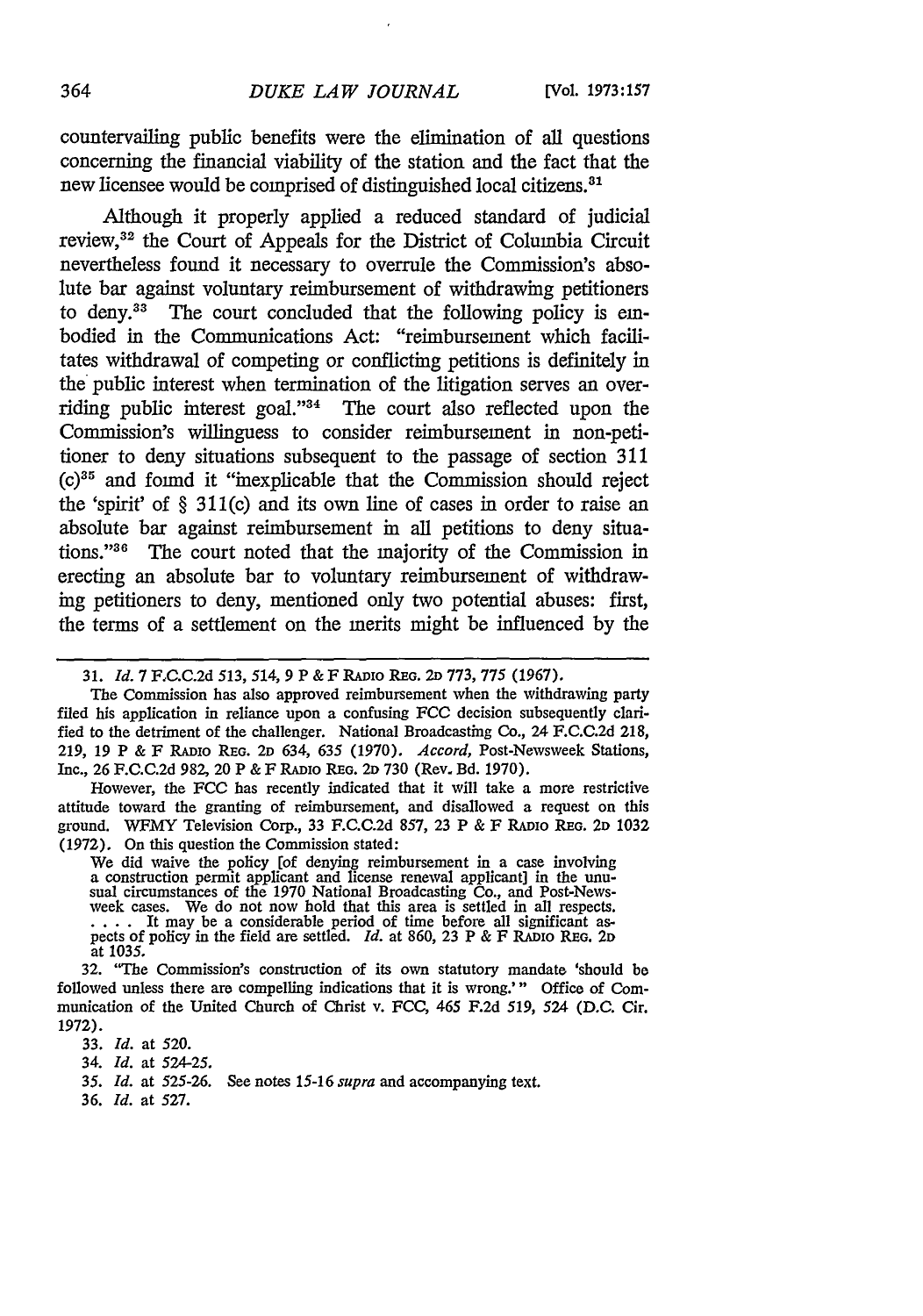ability to obtain reimbursement of expenses from the licensee; second, allowing reimbursement might encourage opportunists to file frivolous or unsubstantial petitions.<sup>37</sup> The court found this reasoning unpersuasive, since these abuses had not occurred in *Church of Christ* and the Commission had given no reason why the potential for abuse of voluntary reimbursement in the petition to deny situation was any greater than in any other reimbursement situation.<sup>38</sup> Furthermore, the FCC had found obvious benefits to the public interest in allowing *withdrawal* of petitioners to deny in certain situations. The Commission had written, as paraphrased by the court, that:

"[The settlement of the issues between the station and the petitioning group is generally a desirable goal" because it promotes an atmosphere of "generous cooperation-not strife and suspicion" and "should prove to be more effective in improving local service than would be the imposition of strict guidelines by the Commission."39

The court also found that by allowing reimbursement of withdrawing petitioners, public participation in decisions which involve the public interest would be encouraged.<sup>40</sup> In remanding to the agency,<sup>41</sup> the court admonished the Commission that public participation is viewed increasingly as "not only valuable, but indispensable."42

In order to assess the reasoning and impact of this decision, it is necessary to examine the evolving triangular relationship between the FCC, the licensee, and the petitioners to deny. Unlike a judicial proceeding where an impartial court decides which of two diametrically opposed parties will prevail, this triangular relationship presents a community of interest with each party seeking different but not incompatible goals: the licensee seeks to have his license renewed so that he can continue broadcasting and making profits; the petitioners desire a change in the licensee's broadcasting policies and/or operation; and the FCC wants a broadcasting service that will best serve the public interest. However, unlike a judicial proceeding

40. *Id.* at 527-28.

41. The case was remanded for the FCC to determine if the expenses sought by the Office of Communication were legitimate and prudent under the standard of section 311(c). On remand, the Commission found the expenses were legitimate and prudent and approved the entire sum (\$15,000) requested by the Office. The Commission, however, limited its decision to the facts present in the instant case. KCMC, Inc., 35 F.C.C.2d 240, 242, 24 P **&** F RADIo **REi. 2D 575,** 577 (1972).

42. 465 F.2d at **527.**

<sup>37.</sup> *Id.* at 522.

**<sup>38.</sup>** *Id.* at **527.**

<sup>39.</sup> *Id.* at 526-27.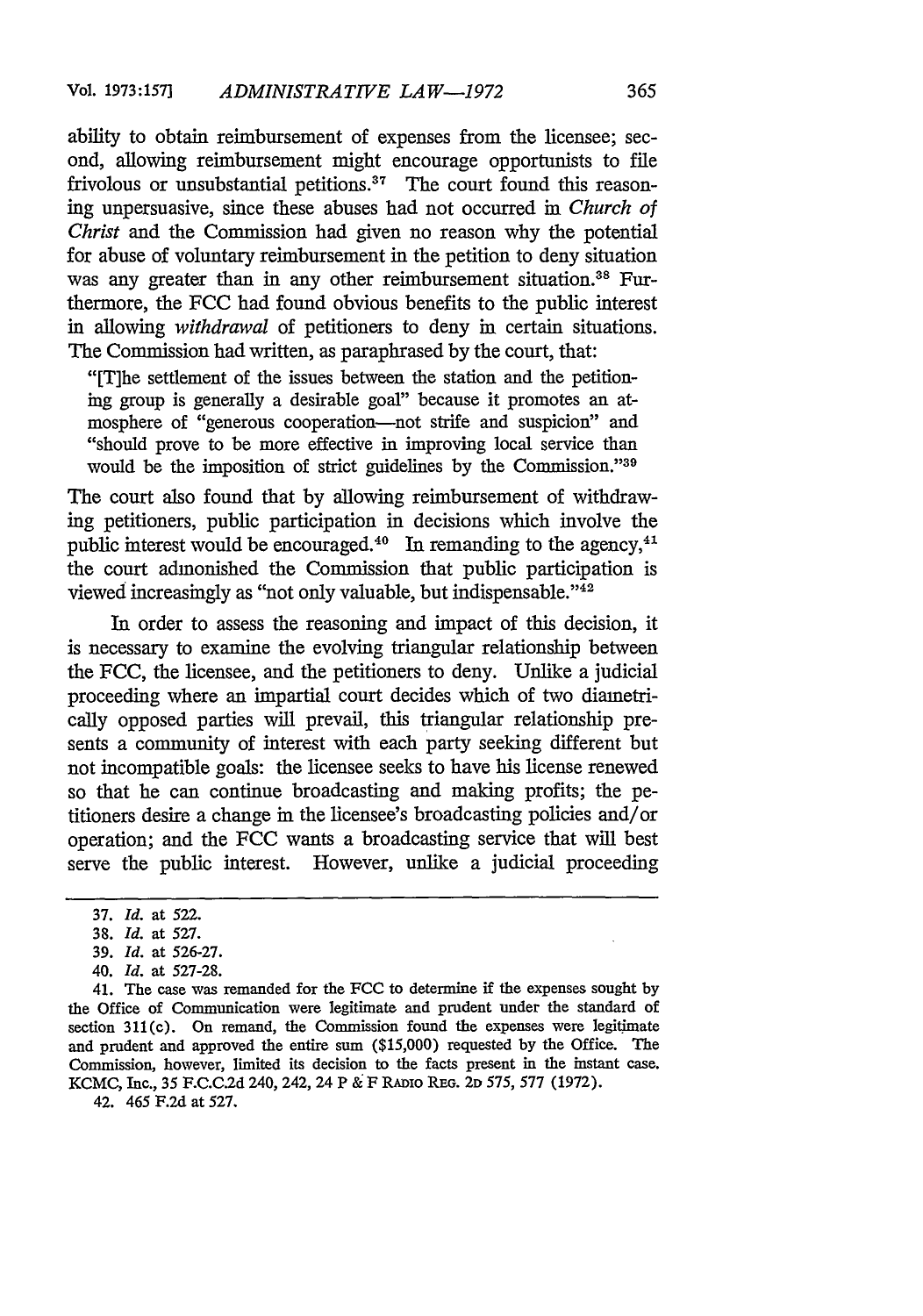where the two parties often can compromise and conclusively settle their dispute without obtaining court approval, the petitioners and the licensee still must convince the interested third party, the Commission, that the granting of a renewal license pursuant to the prior agreement will serve the public interest.<sup>43</sup>

*The Church of Christ* court was convinced that the role of the Commission would effectively insure that any agreement reached would advance the public interest. Once this paramount interest was assured, the court concluded that a voluntary agreement of reimbursement presented no greater danger of abuse between petitioner and licensee than similar agreements which the Commission occa-<br>sionally allows in challenger-licensee situations.<sup>44</sup> An analysis sionally allows in challenger-licensee situations.<sup>44</sup> of the dual abuses, which the FCC believed would stem from allowing voluntary reimbursement, readily illustrates the correctness of the court's contention.

The first potential danger is that the settlement terms might be influenced by the ability to obtain a voluntary agreement for reimbursement.<sup>45</sup> It is widely recognized that inadequate financial resources is a matter of major practical concern to local groups consid- $\epsilon$  and  $\epsilon$  and  $\epsilon$  and  $\epsilon$  and  $\epsilon$  and  $\epsilon$  and  $\epsilon$  are contracted to deny.<sup>46</sup> The court's reasoning-allowing voluntary reimbursement will encourage greater public participation in the license renewal process<sup> $47$ </sup>--is an implicit admission that local groups will be somewhat reluctant to engage in the process if they would thereby incur non-reimbursable expense. However, once such groups enter into the process, the possibility undeniably exists that they *might* bargain away some objectives in return for a voluntary agreement to reimburse. Nevertheless, as analogous reimbursement cases involving challengers or competitors demonstrate, the Commission has been willing to inquire into the merits of any settlement,<sup>48</sup> and the mere possibility of coercive compromise need not and has not deterred the Commission from approving

48. See cases cited in note 25 *supra.*

<sup>43.</sup> For a discussion of the merits of this triangular model of citizen participation in the license renewal process, see Note, *The Texarkana Agreement as a Model Strategy for Citizen Participation in FCC License Renewals,* 7 *HAv.* J. Legis. 627 (1970).

*<sup>44.</sup> See, e.g.,* Capital Broadcasting Corp., 3 F.C.C.2d 285, 7 P & F RADio REO. **2D** 226 (Rev. Bd. 1966). See notes 29-30 *supra* and accompanying text.

*<sup>45.</sup>* 465 F.2d at 522.

<sup>46.</sup> *See* Note, *supra* note 43, at 634.

<sup>47. 465</sup> F.2d at 527-28. See note 40 *supra* and accompanying text.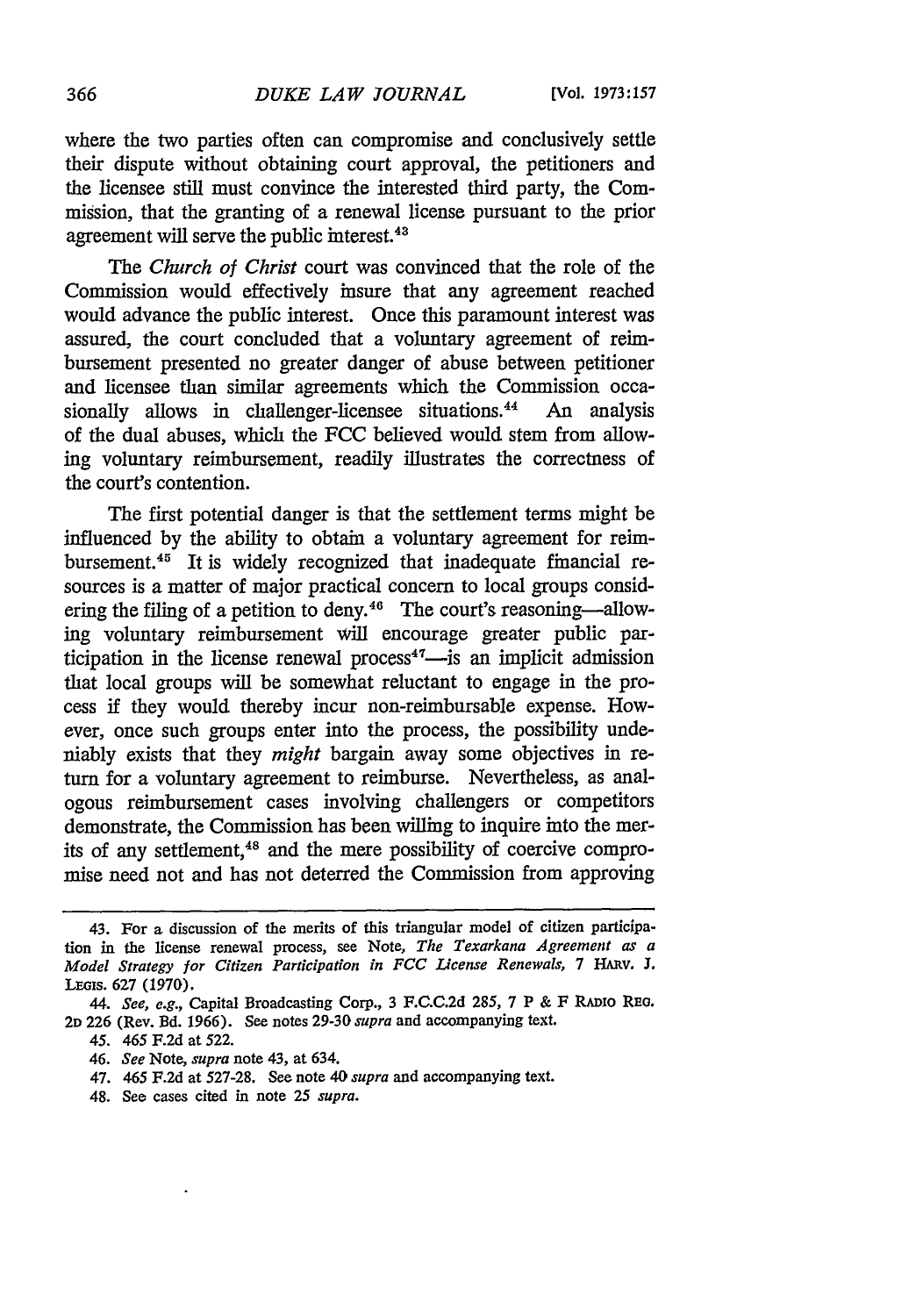settlements after inquiry has revealed that the public interest would be served.49

The Commission's conduct in non-petitioner situations underscores the anomalous character of its decision to erect an absolute bar against reimbursement of petitioners. Lacking the resources to conduct in-depth investigations into the particular needs of each community, the FCC by necessity has left this task to local groups.<sup>50</sup> The Commission has indicated that it desires

licensees to meet with community oriented groups to settle complaints of local broadcast service. Such cooperation at the community level should prove to be more effective in improving local service than would be the imposition of strict guidelines by the Commission.<sup>51</sup>

Despite the Commission's objections, this policy of encouragement will be facilitated by the court's holding that "legitimate and prudent" expenses of local groups may be assumed voluntarily by the licensee. The local groups will not only be more willing to enter into the relicensing process, but they can also provide an additional benefit which is only hinted at by the Commission's statement: the *continuous monitoring* of a relicensee to insure compliance with the settlement.<sup>52</sup> Thus, allowing voluntary reimbursement will strengthen the triangular relationship in the relicensing process by encouraging entry of the public and providing a greater probability of increased and continuous scrutiny of the relicensee's performance.<sup>53</sup>

The second serious abuse feared by the Commission was the filing of insubstantial or frivolous petitions to deny.<sup>54</sup> As the court pointed out, however, this possibility exists to some degree in all relicensing controversies.<sup>55</sup> To mitigate this problem in the petitioner situation, it becomes essential that the licensee be able to assess ac-

53. See note *50 supra,* and accompanying text.

54. 465 F.2d at 522.

*55. Id.* at 525.

<sup>49.</sup> *See* cases cited in note 25 *supra.* The Commission's mandate to further the public interest would be violated only if a specific agreement was not in the public interest. The mere possibility that a settlement was reached through a coercive compromise on substantive issues is not, of and in itself, against the public interest.

*<sup>50.</sup> See* Note, *supra* note 43, at 638.

<sup>51.</sup> KCMC, Inc., 19 F.C.C.2d 109, 16 P & F RAnio **REG. 2D** 1067, 1068 (1969).

<sup>52.</sup> The "cooperation" which the Commission sought, see text accompanying note 51 *supra,* would "prove more effective in improving local service" if predicated on the realization that the licensee's day-to-day performance was being utilized as a measuring stick, instead of viewing his cumulative performance at the end of the license period. See note 60 *infra.*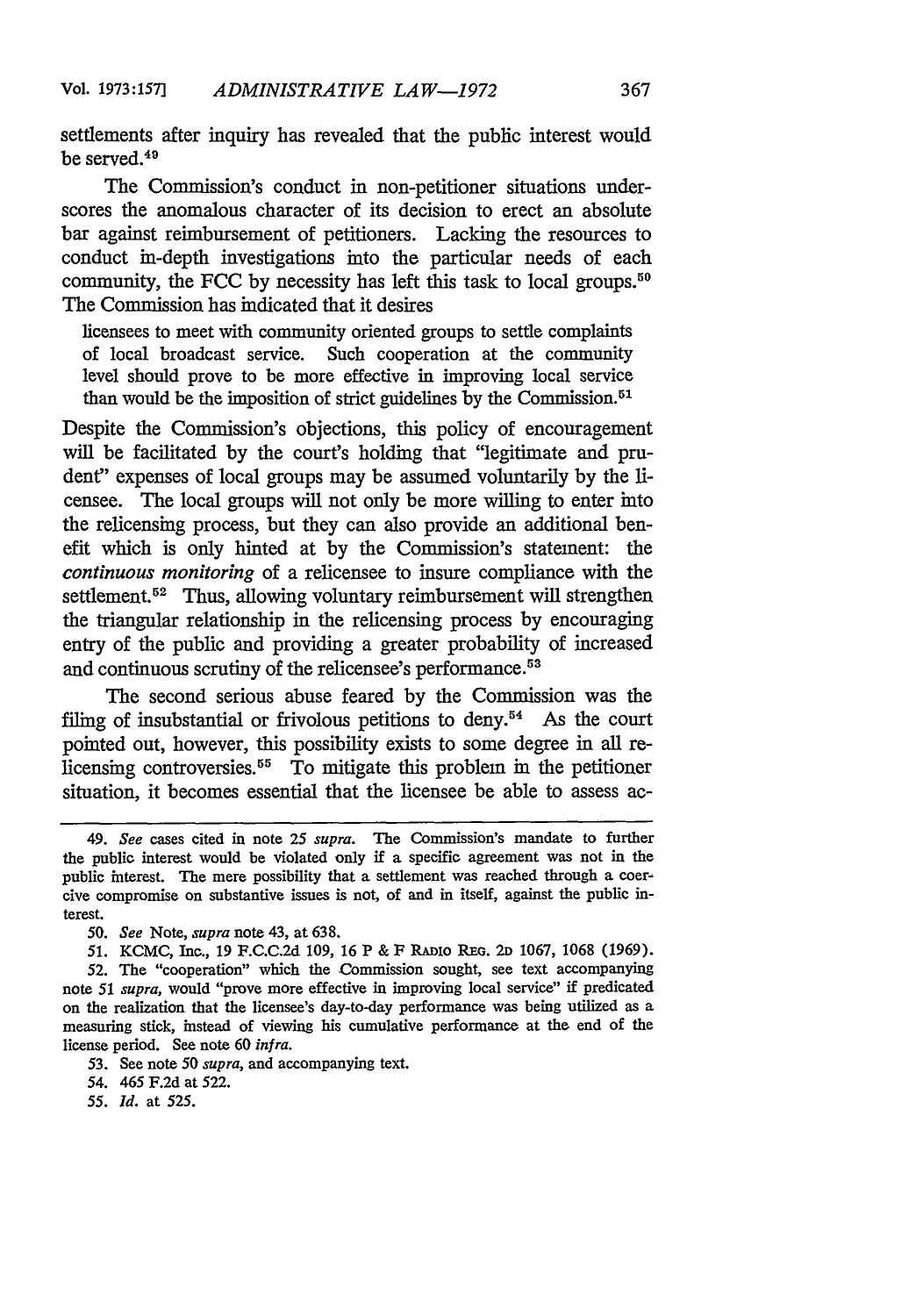curately the substantiality of the charges leveled in the petition. With the threat of relicensing denial ever present, a licensee is likely to negotiate any issues which tend to appear substantial and, further, to offer reimbursement as an added incentive for settlement. To clarify the bargaining position of the licensee, the Commission must outline with reasonable precision which issues will be deemed substantial and present a real threat to license renewal. Because of the complexity of this area, clarification of some issues may realistically only be attainable through adjudication. However, within certain broad categories, the FCC has defined characteristics and standards to which competing applicants for an initial license must conform;56 there is no reason to believe that the Commission is incapable of clarifying the renewal area as well. Even though absolute clarification may never be obtained, the licensee can be aided sufficiently to enable him to avoid engaging in needless bargaining over insubstantial issues.<sup>57</sup>

Beyond the resolution of the specific voluntary reimbursement issue,5s *Church of Christ* significantly demonstrates the existence of

Furthermore, membership on the Commission is not static and the views of individual Commissioners on the importance of particular factors may change.

All this being so, it is nonetheless important to have a high degree of consistency of decision and of clarity in our basic policies.... This statement is issued to serve the purpose of clarity and consis-

tency of decision  $\dots$ . We recognize, of course, that a general statement cannot dispose of all problems or decide cases in advance **....** Difficult cases will remain difficult. Id. at 393-94.

However, the Commission listed factors such as diversification of control of the media, proposed program service, character, in the order of weight to be given each. While, of course, borderline and yet substantial questions will remain in any complex area, the same clarification of what will be considered a substantial issue in the petition-to-deny situation should be attainable after adjudication of diverse factual situations.

57. The promulgation of clarified standards would enable monitoring local groups to identify substantial failings in the performance of the licensee more easily.

58. An issue not reached by the Church of Christ court was whether a relicensee could be ordered to reimburse a petitioner, in the absence of an agreement to do so, after a settlement had been agreed upon by the parties and approved by the FCC. See 465 F.2d at 528 & n.38. The Commission, subsequent to its Church of Christ decision but prior to the court's reversal, had declined to order involuntary reim-

368

<sup>56.</sup> In Policy Statement on Comparative Broadcast Hearings, 1 F.C.C.2d 393, **5 P & F** RADIo REG. 2D 1901 (1965), the Commission attempted to state the factors to consider when choosing between competing applicants for an initial broadcast license. The Commission said:

The hearing and decision process is inherently complex, and the subject does not lend itself to precise categorization  $\dots$ . The various factors cannot be assigned absolute values, some factors may be present in some cases and not in others, and the differences between applicants with re- spect to each factor are almost infinitely variable.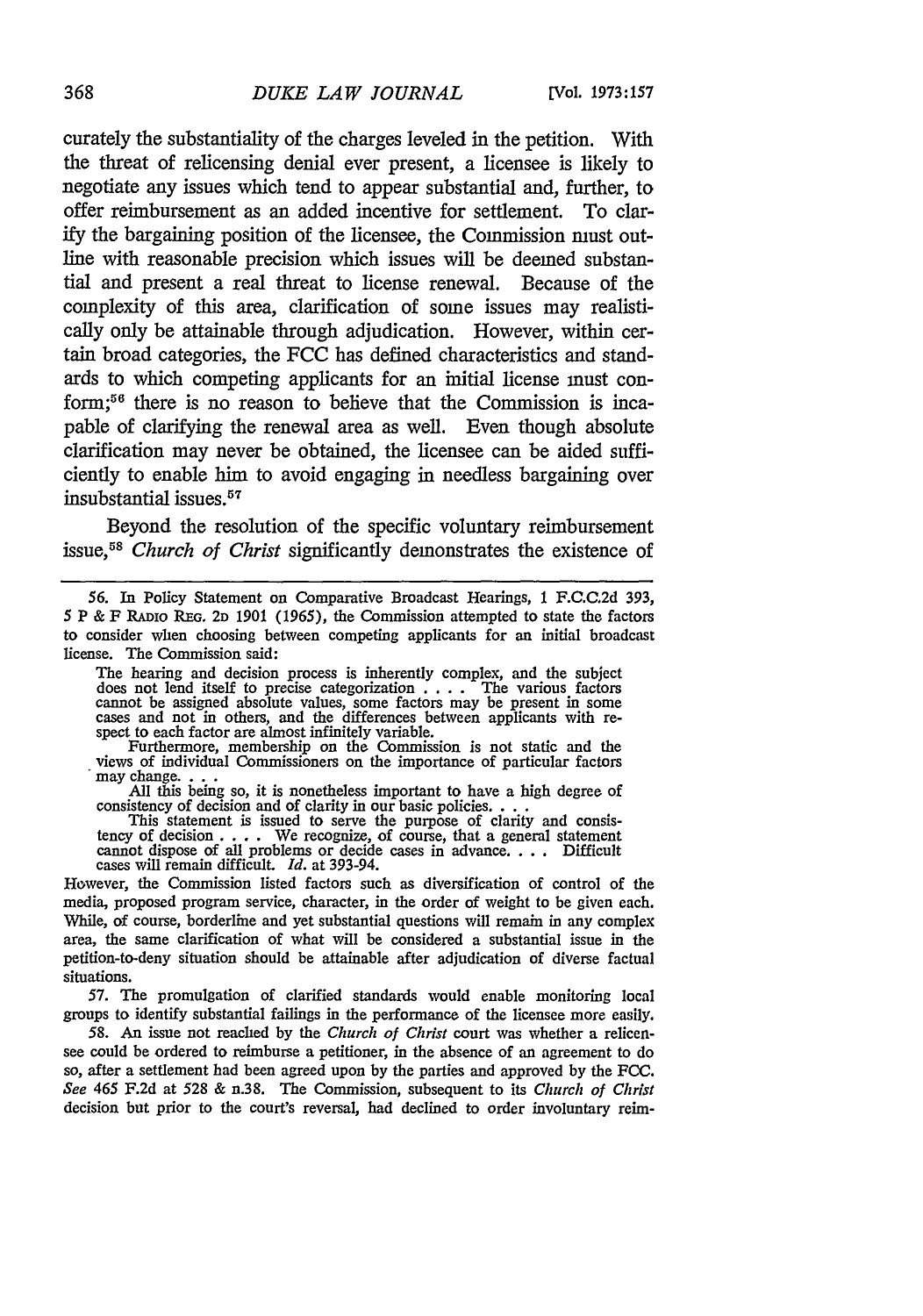a continuing, fundamental disagreement between the D.C. Circuit and the FCC. On the one hand, the Commission has chosen to increase the "stability" of the broadcast industry by limiting, at the license renewal stage, the circumstances under which a licensee's application for relicensing can effectively be challenged,<sup>59</sup> whether by competitors $60$  or petitioners to deny. $61$  On the other hand, the courts

bursement. Radio Station WSNT, Inc., 31 F.C.C.2d 1080, 23 P & F RADIO **REG. 2D** 53 (1971). See note 30 *supra.*

It seems clear that the salutary effects the court found in the increased availability of reimbursement would in no way be diminished by a lack of voluntariness. In fact, eliminating the hurdle of obtaining a voluntary agreement would substantially reduce any possibility of coercive settlements, further stimulate the desire of local groups to enter the relicensing process, and probably have the beneficial effect of speeding negotiation and settlement in order to minimize expenses. The only detriment likely to arise from dropping the voluntariness requirement would be the increased possibility of insubstantial or frivolous petitions; however, the suggested promulgation of clarified guidelines for the determination of the substantiality of issues would mitigate the deleterious effect of such petitions. See text accompanying note *56 supra.* Therefore, when the Commission next faces this problem, see note 18 *supra,* or the issue is raised on review before the courts, the proper resolution should be an absolute requirement of reimbursement when a relicense is granted pursuant to an agreement settling substantial issues raised by petitioners to deny.

59. The Commission summarized its position as follows:

Promotion of [the public interest standard], with respect to competing challenges to renewal applicants, calls for the balancing of two obvious considerations. The first is that the public receive the benefits of the statutory spur inherent in the fact that there can be a challenge, and indeed, where the public interest so requires, that the new applicant be preferred. second is that the comparative hearing policy in this area must not undermine predictability and stability of broadcast operation. Policy Statement on Comparative Hearings Involving Regular Renewal Applicants, *supra* note 27, at 424-25.

The Commission saw two basic reasons for requiring stability in the broadcast industry: (1) there is a large investment involved in establishing and operating a station; and (2) if the relicensing is frequently denied, opportunistic entrepreneurs may seek licenses with the intention of maximizing short-term profits, by giving poor service at a minimum investment, with the expectation that the license will not be renewed. *Id.*

60. Citizens Communications Center v. FCC, 447 F.2d 1201 (D.C. Cir. 1971), *noted in 1971 Duke Project* 182, concerned a 1970 FCC policy statement, Policy Statement Concerning Comparative Hearings Involving Regular Renewal Applicants, *supra* note 27, which established license renewal procedures extremely favorable to renewal applicants. Under the FCC guidelines, if the licensee could show that his performance had substantially met the needs and interests of his broadcasting area, his license would be renewed irrespective of the qualifications of competing applicants. According to the District of Columbia Circuit Court of Appeals, this policy virtually immunized the licensee from competition:

Even more important perhaps is the deadening effect the Policy Statement has had since its institution upon renewal challengers generally...<br>[T]he Policy Statement in a sense is self-executing and ... has in fact<br>served to deter the filing of a single competing application for a television renewal in over a year. . **.** . 447 F.2d at 1206.

The court, in holding that this policy violated the Congressional mandate to the